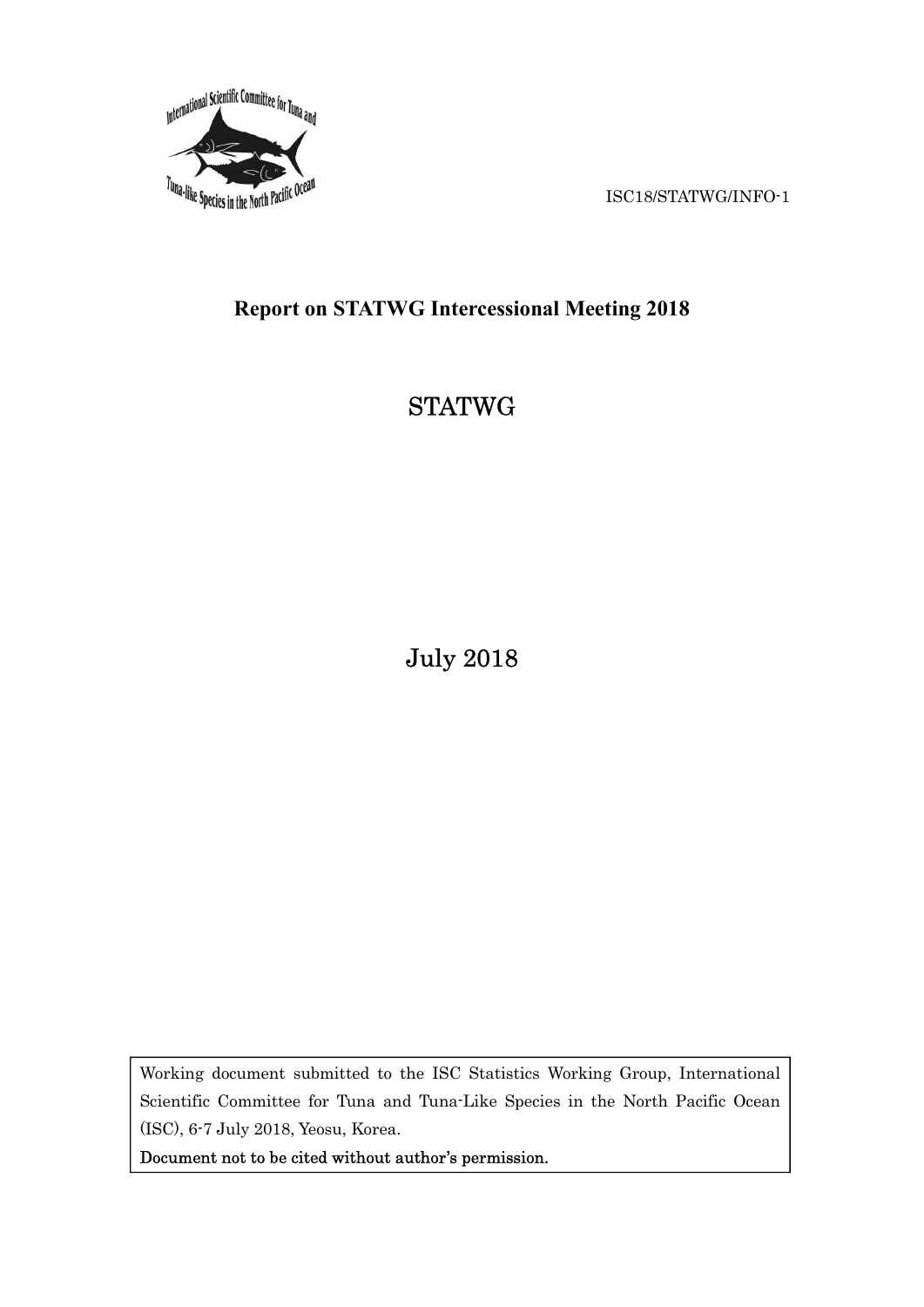## Report of STATWG Steering Group International Scientific Committee for Tunas AND Tuna-like Species in the North Pacific Ocean

March 14-15, 2018 Shizuoka, Japan

#### 1.0 Welcome and introduction

The STATWG Steering Group conducted one intercessional meeting since the 2017 ISC Plenary in Vancouver, Canada. The Chair of the STATWG convened the  $7<sup>th</sup> STATWG$  steering group meeting from March 14-15, 2018 at the National Research Institute of Far Seas Fisheries (NRIFSF), Shizuoka, Japan. The participants included the chair of STATWG, Mr. Ren-Fen Wu, Data Administrator (DA) and Web Master of ISC, Ms. Kirara Nishikawa, former Data Administrator, Dr. Izumi Yamasaki, and the supporting staff from NRIFSF Japan, Dr. Yuki Ohashi and Ms. Kana Chiba (Attachment 1).

2.0 Appointment of Rapporteurs

Ren-Fen Wu (Chinese Taipei) was appointed as rapporteur.

#### 3.0 Adoption of Agenda

The agenda for the STAWG Steering Group meeting was considered and adopted (Attachment 2).

#### 4.0 Personnel change

According to the email form Dr. Yeo-Jung Kwon on 15th January 2018, Dr. Mi-Kyung Lee will replace Dr. Kwon as the Data Correspondent of Korea. Since Dr. Lee will be responsible for the fishery data submission and preparation of metadata report for Korea this year, the DA will contact her to facilitate the fishery data submission of Korea.

The term of Ren-Fen Wu, chair of STATWG, has been extended for 1 year and will expire this July, 2018. The group will contact possible candidates for chair of STATWG from this May.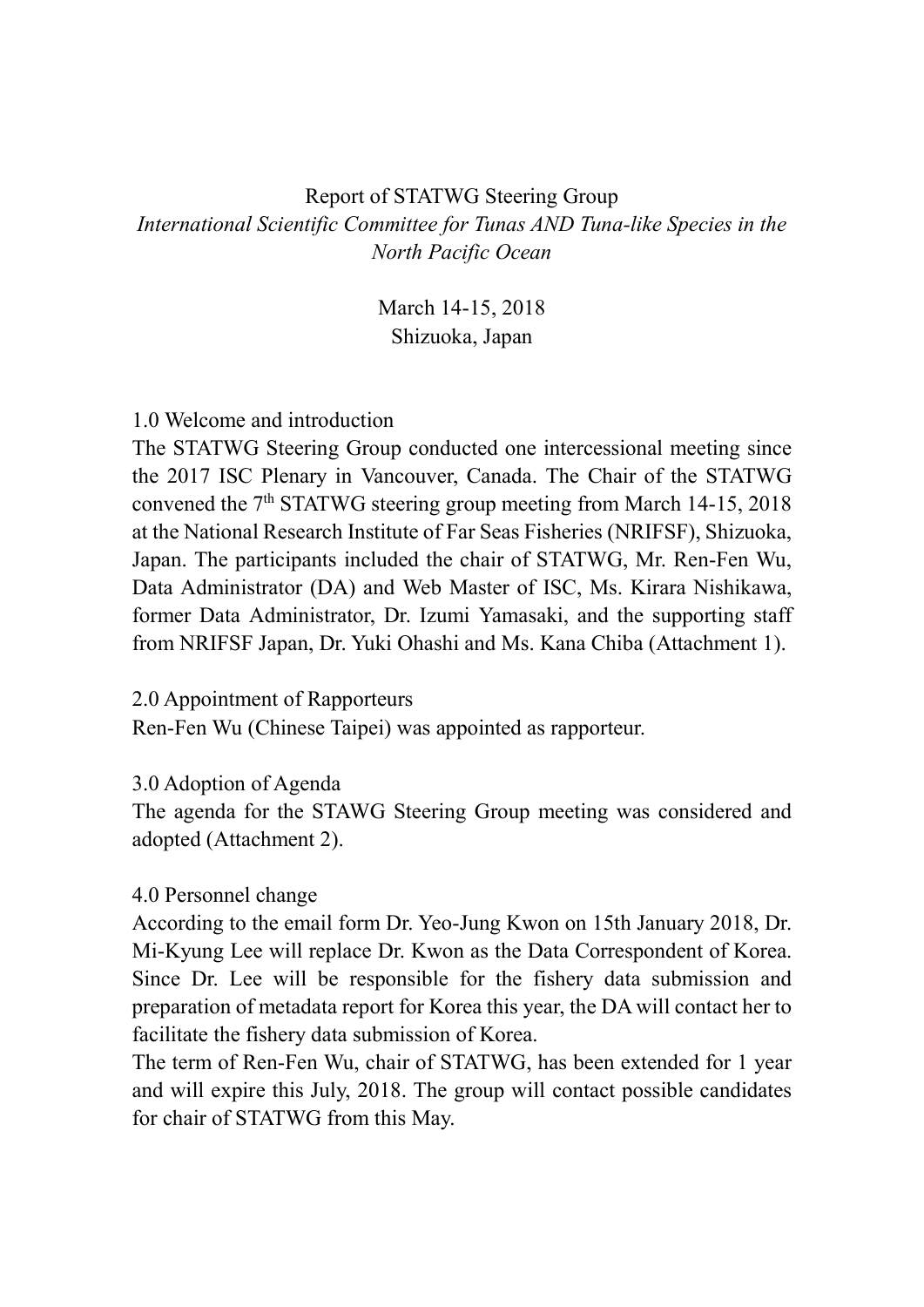5.0 Review of the work plan

The Group reviewed the work plan proposed by the STATWG at the ISC17 Plenary meeting to determine the status of each assignment, and to update them as necessary. The status of the work plan items reviewed was as follows:

- 1. DA already had distributed ISC data inventory for CAT. I, II and III to ISC Data Correspondents and Chairs of the species Working Groups, and had published the data inventory on the ISC website according to the time frame set by the STATWG.
- 2. The stock assessment files for albacore in 2017 had not been received from the species Working Group chair. The DA will contact the chair of ALBWG and follow up on the progress.
- 3. The modifications of the ISC online data submission system had been completed. The update of the User's Manual is in process, and the DA will forward the revised version to John Childers and Darryl Tagami for review and then distribute to Data Correspondents and upload onto the ISC research website by May  $1<sup>st</sup>$  this year.
- 4. The User's Manual of ISC research website has been drafted by STATWG chair and forwarded to Mr. Darryl Tagami, STATWG vice chair, for review. STATWG will then distribute the manual to the ISC chair, chairs/vise chairs/data managers of species WG, and data correspondents of ISC member in May.
- 5. The DA and Chair of STATWG jointly reviewed the responsibilities, duties and deliverables of the DA, and they considered that there's no amendment needed in the short term.

## 6.0 Data checking protocols

Considering the short time period between the deadline of data submission (June 30) and STATWG meeting in Yeosu (July 6-7), the group recommended that the data checking should be undertaken by data correspondents and the outputs should be forwarded to the DA for compiling and reviewing in the STATWG meeting in July; the data checking outputs should include run charts of annual catch of major species (namely albacore, Pacific Bluefin tuna, swordfish, blue marlin and striped marlin), diagrams of effort distribution by fishery, run charts of catch average weight by major species, and length or weight frequency diagrams and basic statistics (maximum, minimum and medium of length or weight) by major species.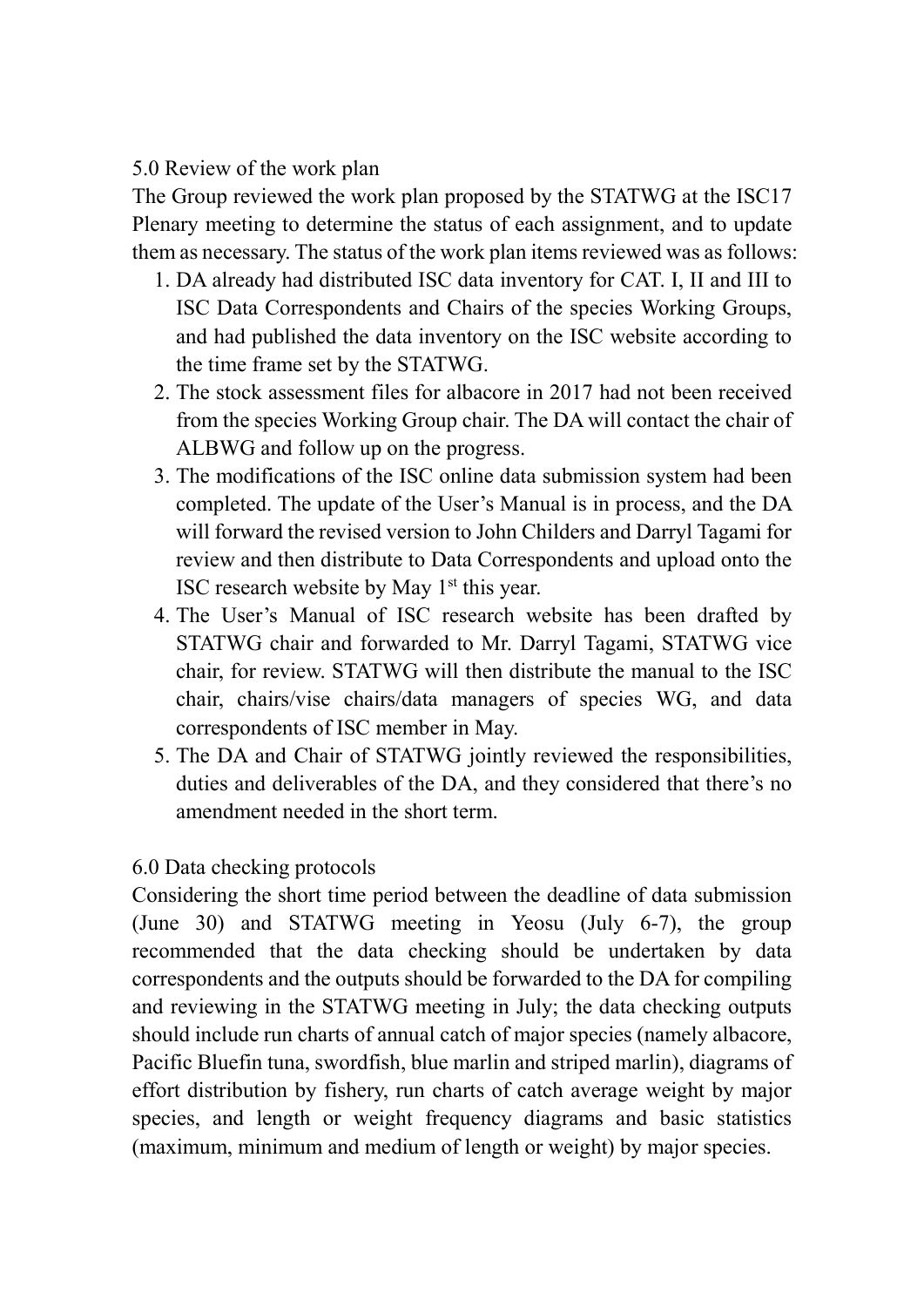#### 7.0 Metadata

The group reviewed the inventory of metadata on the ISC research website, and found that the metadata is not complete from some members. To facilitate members preparing and updating their metadata, the DA will distribute a template with explanations to data correspondents in May and STATWG will review the metadata received from members in July.

## 8.0 Category II public domain data

The chair of STATWG made a presentation on the conclusions from technical discussion between Japanese scientists, Ms. Kirara Nishikawa and Dr. Yuki Ohashi, and Taiwanese statisticians, Ms. Sui-Ting Chang, Mr. Chi-Hao Hsiao and Mr. Wei-Jan Wang, from 18 to 19 December 2017 in Taipei. The aims of this technical discussion focused on defining the fishery data and processing procedure, and sharing R-code developed by both sides for processing CAT II public domain data. The conclusions are listed as following:

- 1. The aggregated 5 degree by 5 degree longline fishery data of Japan, Korea, Taiwan and US, and the aggregated 1 degree by 1 degree troll fishery data of Canada and US will be processed into public domain data.
- 2. The central point of grid aggregated data will be used as geographic reference point to filter out the data in EEZs or in disputed waters.
- 3. The waters to be excluded are shown in Attachment 3.
- 4. The items of CAT II public domain data include country, year, month, latitude and longitude of central point (5\*5 for longline fishery and 1\*1 for troll fishery), effort, effort unit, catches in weight / in number $\mathbb{E}[\mathbb{E} \mathbb{E} \mathbb{E} \mathbb{E} \mathbb{E} \mathbb{E} \mathbb{E}]$ . The species includes albacore, Pacific Bluefin tuna, swordfish, blue marlin and striped marlin; shark species will be excluded.
- 5. Using central point as the geographic reference point to filtering data with very high uncertainty, it is highly recommended that the Plenary consider revising the fishery data provision rule to request data correspondents to submit CAT II data with additional information indicating inside or outside EEZs.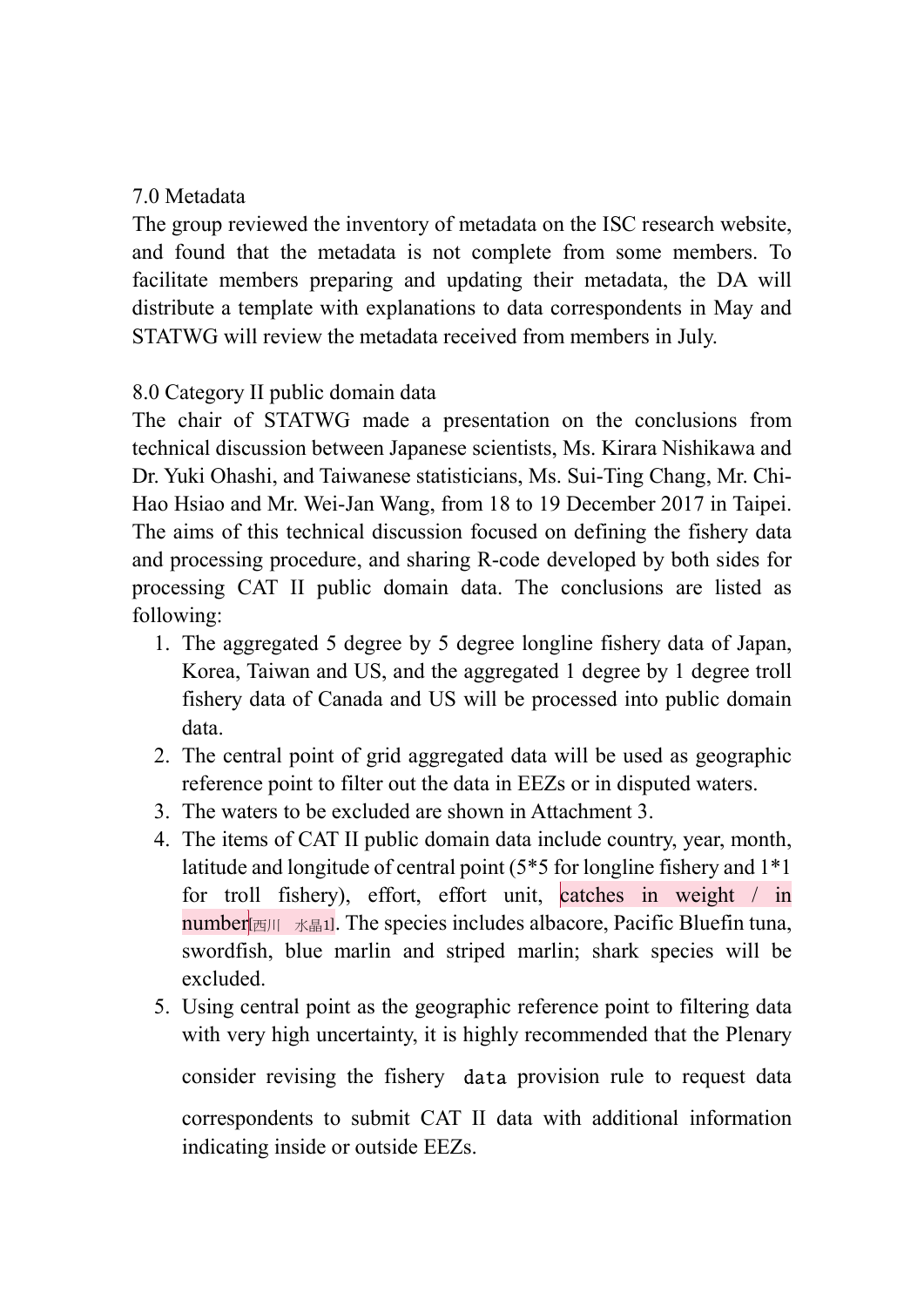The group reviewed fishery data provided by members and identified that the longline fishery data provided by Korea has no information of catch in number, which will complicate the process of CAT II public domain data.

#### 9.0 ISC website

Ms. Kana Chiba gave a presentation on the current ISC website. She indicated that the general information on the webpage of species WGs was outdated, and drafted a new layout for the webpage of species WGs. The group expressed sincere appreciation for her hard work, and noted that it's necessary to notify the chair of species WGs to update the content of their webpages. The group also noted that the webpage for Stock Status lists the recommendations from ISC7 to ISC17. After checking other t-RFMOs' websites, the group recommended ISC only publish the latest information on stock status as a common practice among t-RFMOs.

#### 10.0 Next steering group meeting

The Group recommended a one day preparatory meeting prior to the STATWG meeting in July 6-7, 2018 in Yeosu, Korea.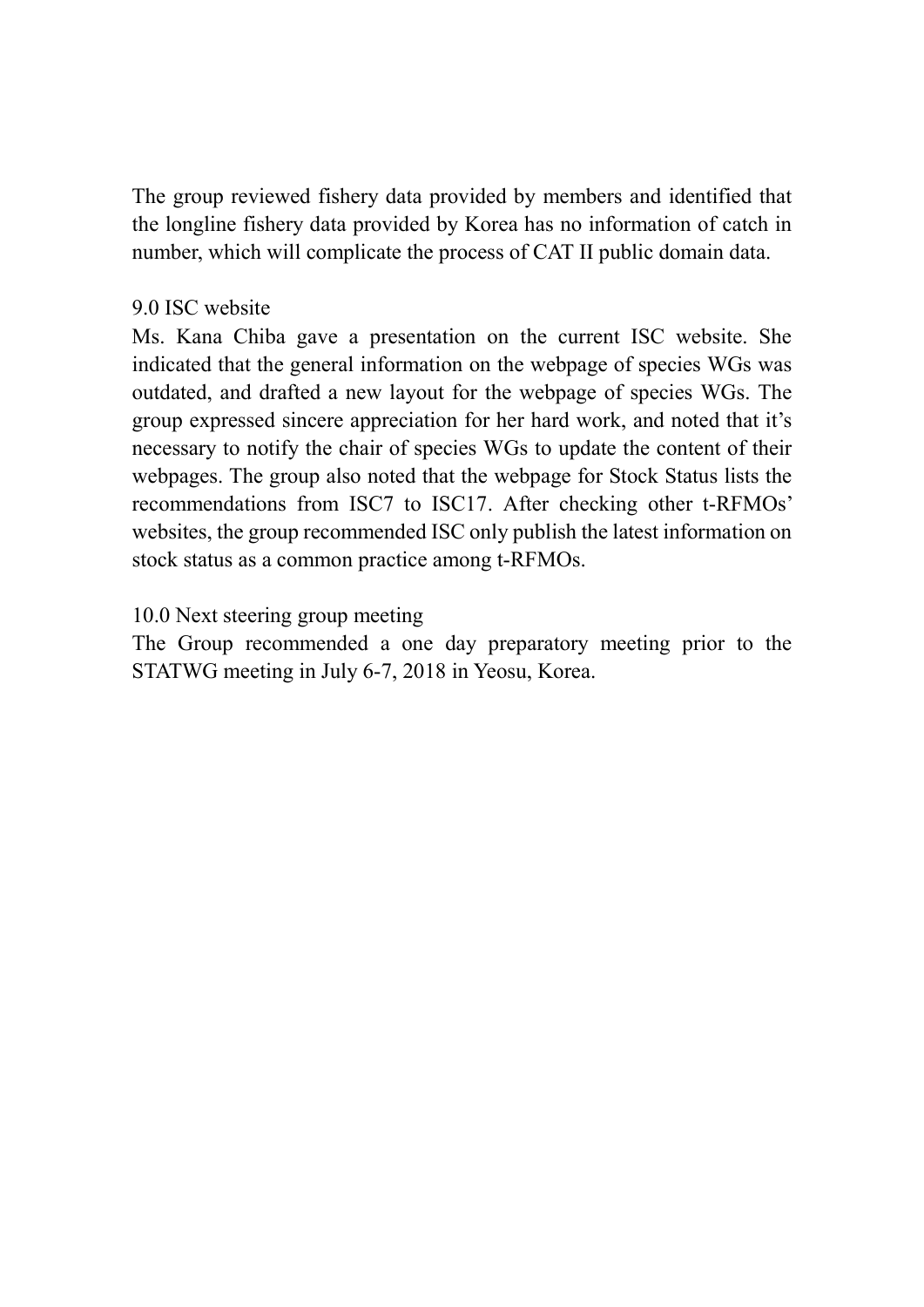# Attachment 2[DT2] AGENDA

#### Steering Group

International Scientific Committee for Tunas and Tuna-like Species in the North

## Pacific Ocean

#### 14-15 March 2018, Shimizu, Japan

- 1. Review of the Work Plan
- 2. Review of the data checking protocols
- 3. Review of the improvement of the ISC database and data submission system
- 4. Review of the User's Manual for the ISC research website
- 5. Review of the responsibilities, duties and deliverables of the DA
- 6. Agenda for next STATWG meeting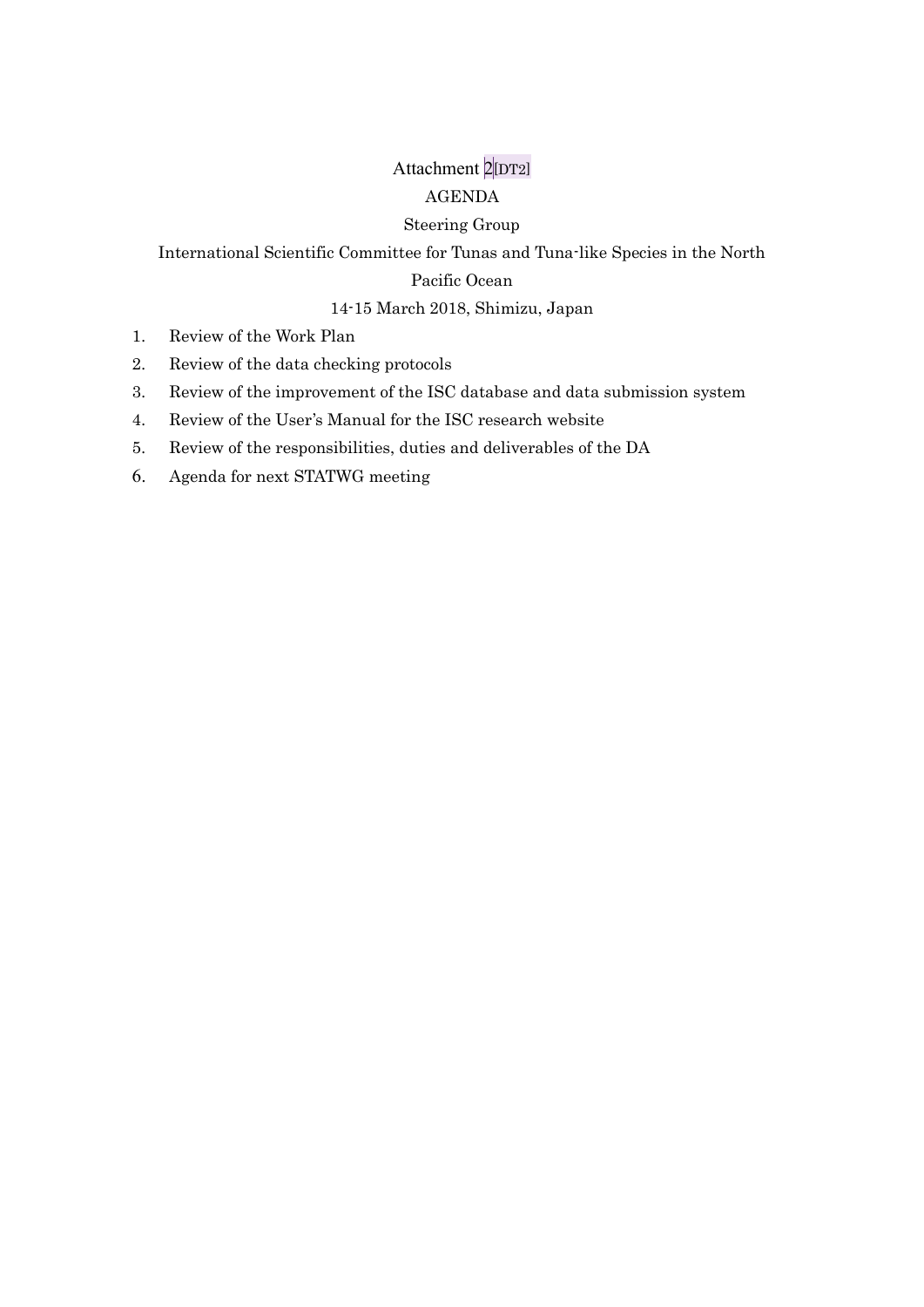#### Attachment 2 Participant List

Izumi Yamasaki Fisheries Agency Government of Japan 1-2-1, Kasumigaseki, Chiyoda-ku, Tokyo, Japan izumi\_yamasaki610@maff.go.jp

Kana Chiba National Research Inst. of Far Seas Fisheries 5-7-1 Orido, Shimizu Shizuoka, 424-8633 Japan chibakana@affrc.go.jp

Kirara Nishikawa National Research Inst. of Far Seas Fisheries 5-7-1 Orido, Shimizu Shizuoka, 424-8633 Japan izyam@affrc.go.jp kiraranishi@affrc.go.jp

Ren-Fen Wu Overseas Fisheries Development Council 3F., No. 14, Wenzhou St. Da'an Dist. Taipei, 106 Taiwan fan@ofdc.org.tw

Yuki Ohashi National Research Inst. of Far Seas Fisheries 5-7-1 Orido, Shimizu Shizuoka, 424-8633 Japan yukiohashi@affrc.go.jp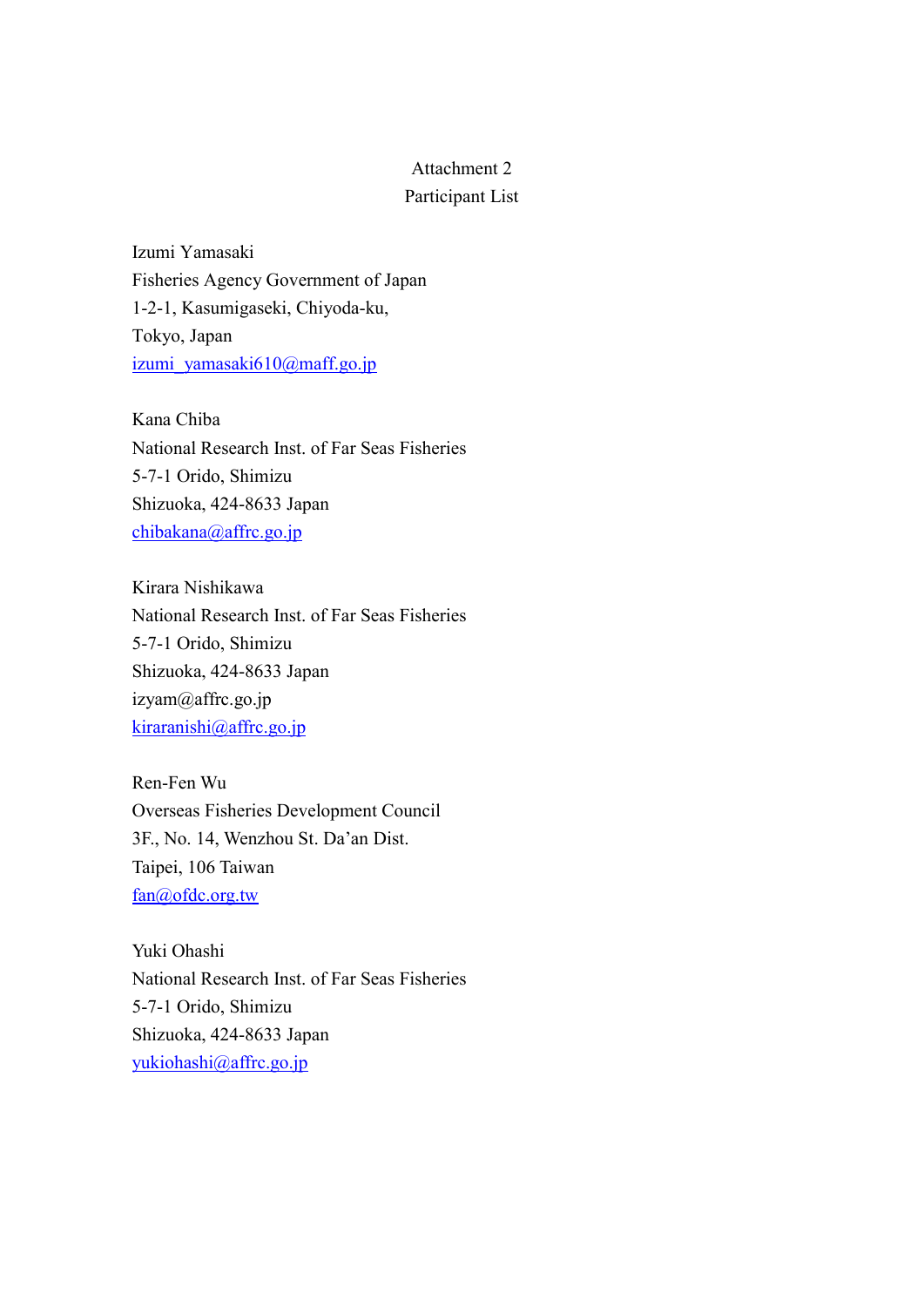| Country              | EEZ                                                         |
|----------------------|-------------------------------------------------------------|
| Taiwan               | Disputed area Senkaku Islands: Japan / China / Taiwan       |
| Taiwan               | Taiwanese Exclusive Economic Zone                           |
| Japan                | Disputed area Senkaku Islands: Japan / China / Taiwan       |
| Japan                | Japanese Exclusive Economic Zone                            |
| Japan                | Disputed area Liancourt Rocks: Japan / South Korea          |
| Japan                | Disputed area Kuril Islands: Japan / Russia                 |
| Japan                | Joint regime area Japan / Korea                             |
| South Korea          | South Korean Exclusive Economic Zone                        |
| South Korea          | Joint regime area Japan / Korea                             |
| South Korea          | Disputed area Liancourt Rocks: Japan / South Korea          |
| Canada               | Canadian Exclusive Economic Zone                            |
| Canada               | Disputed area: Canada / USA                                 |
| Canada               | <b>United States Exclusive Economic Zone (Hawaii</b> [DT3]) |
| Canada               | <b>United States Exclusive Economic Zone</b>                |
| Canada               | United States Exclusive Economic Zone (Alaska)              |
| Canada               | American Samoa Exclusive Economic Zone                      |
| Canada               | Palmyra Atoll Exclusive Economic Zone                       |
| <u>Canada</u>        | Puerto Rican Exclusive Economic Zone                        |
| Canada               | Virgin Islander Exclusive Economic Zone                     |
| Canada               | <b>Guam Exclusive Economic Zone</b>                         |
| Canada               | Northern Mariana Exclusive Economic Zone                    |
| Canada               | <b>Wake Island Exclusive Economic Zone</b>                  |
| Canada               | Jarvis Island Exclusive Economic Zone                       |
| Canada               | Howland and Baker Islands Exclusive Economic Zone           |
| Canada               | Joint regime area United States / Russia                    |
| Canada               | Disputed area: Puerto Rico / Dominican Republic             |
| Canada               | Johnston Atoll Exclusive Economic Zone                      |
| <b>United States</b> | <b>Canadian Exclusive Economic Zone</b>                     |
| <b>United States</b> | Disputed area: Canada / USA                                 |
| <b>United States</b> | United States Exclusive Economic Zone (Hawaii)              |
| <b>United States</b> | United States Exclusive Economic Zone                       |
| <b>United States</b> | United States Exclusive Economic Zone (Alaska)              |

Attachment 3 Waters should be excluded from CATII public domain data